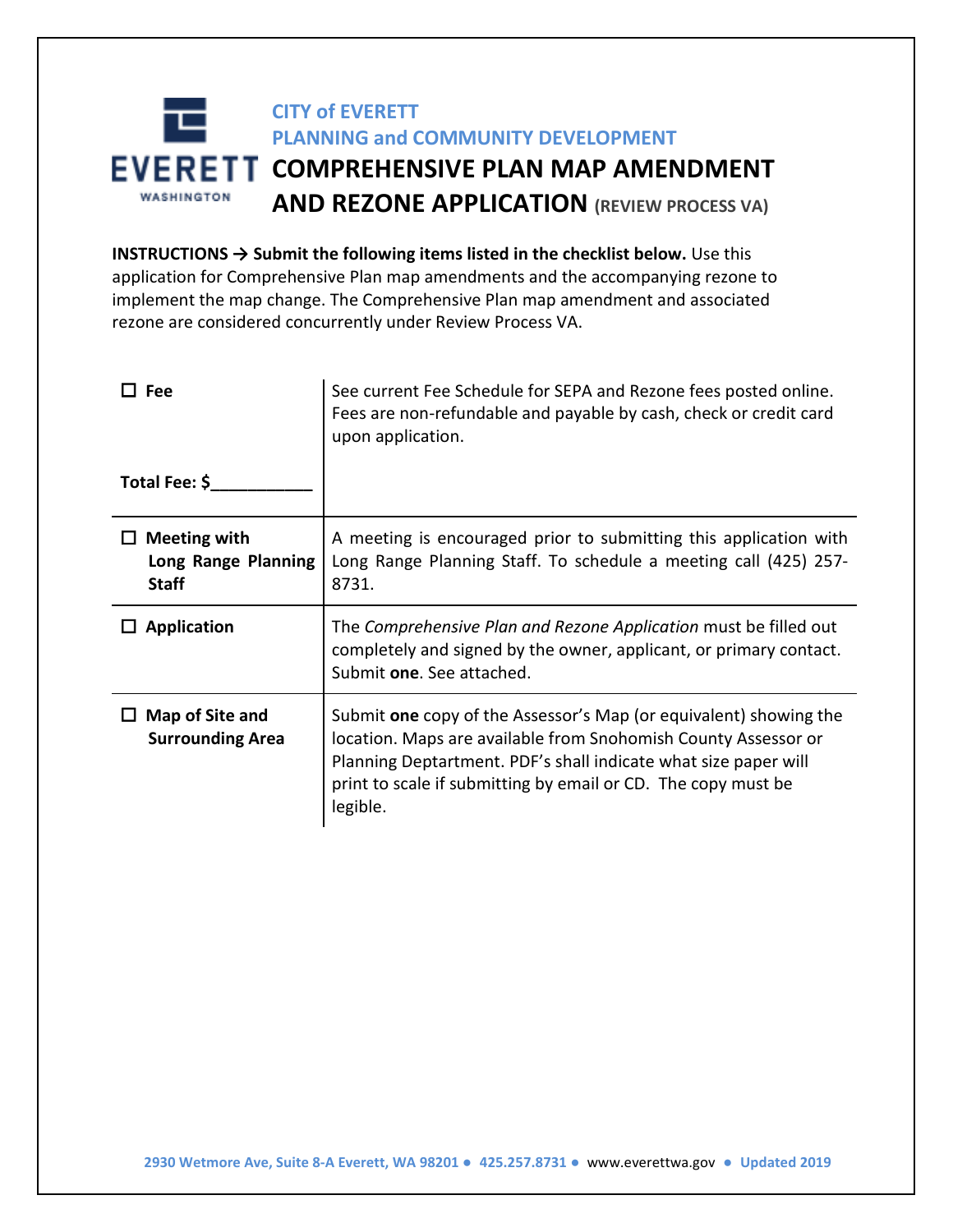| <b>Narrative Statement</b><br>and Comp Plan/<br><b>Zoning Information</b>                    | 1) Prepare a written, typed statement addressing the applicable<br>Comprehensive Plan and rezone criteria. Submit one copy. See<br>attached criteria.                                                |  |  |  |
|----------------------------------------------------------------------------------------------|------------------------------------------------------------------------------------------------------------------------------------------------------------------------------------------------------|--|--|--|
|                                                                                              | Complete the following below:<br>2)<br>Existing Comprehensive Plan Designation: _____________<br>Proposed Comprehensive Plan Designation: ______________                                             |  |  |  |
|                                                                                              | <b>Adjacent Zoning</b><br><b>Adjacent Plan Designations</b><br>North: ____________________<br>East: _____________________<br>West: ________________                                                  |  |  |  |
| $\Box$ Environmental<br><b>Checklist</b>                                                     | Submit one signed copy. Must be filled out completely and<br>accurately. The Environmental Checklist form can be found on<br>DOE's website:<br>http://www.ecy.wa.gov/programs/sea/sepa/forms.htm     |  |  |  |
| <b>Notification List of</b><br>$\mathsf{L}$<br><b>Property Owners</b>                        | All property owners within 500 feet of the property subject to this<br>action. Must be completed per the instructions for compiling the<br>mailing list for Review Process VA. See attached.         |  |  |  |
| $\square$ Special Studies                                                                    | Traffic, Geotechnical studies, etc., if required by the Manager of<br>Long Range Planning. Provide four copies of each study with the<br>application.                                                |  |  |  |
| $\Box$ Submit Application<br>with this Checklist<br>* Email or CD submittal<br>is preferred. | <b>By E-mail:</b><br>Email all documents to planning@everettwa.gov<br>In Person or<br>by Mail:<br>City of Everett Planning and Community Development<br>2930 Wetmore Ave Ste. 8-A, Everett, WA 98201 |  |  |  |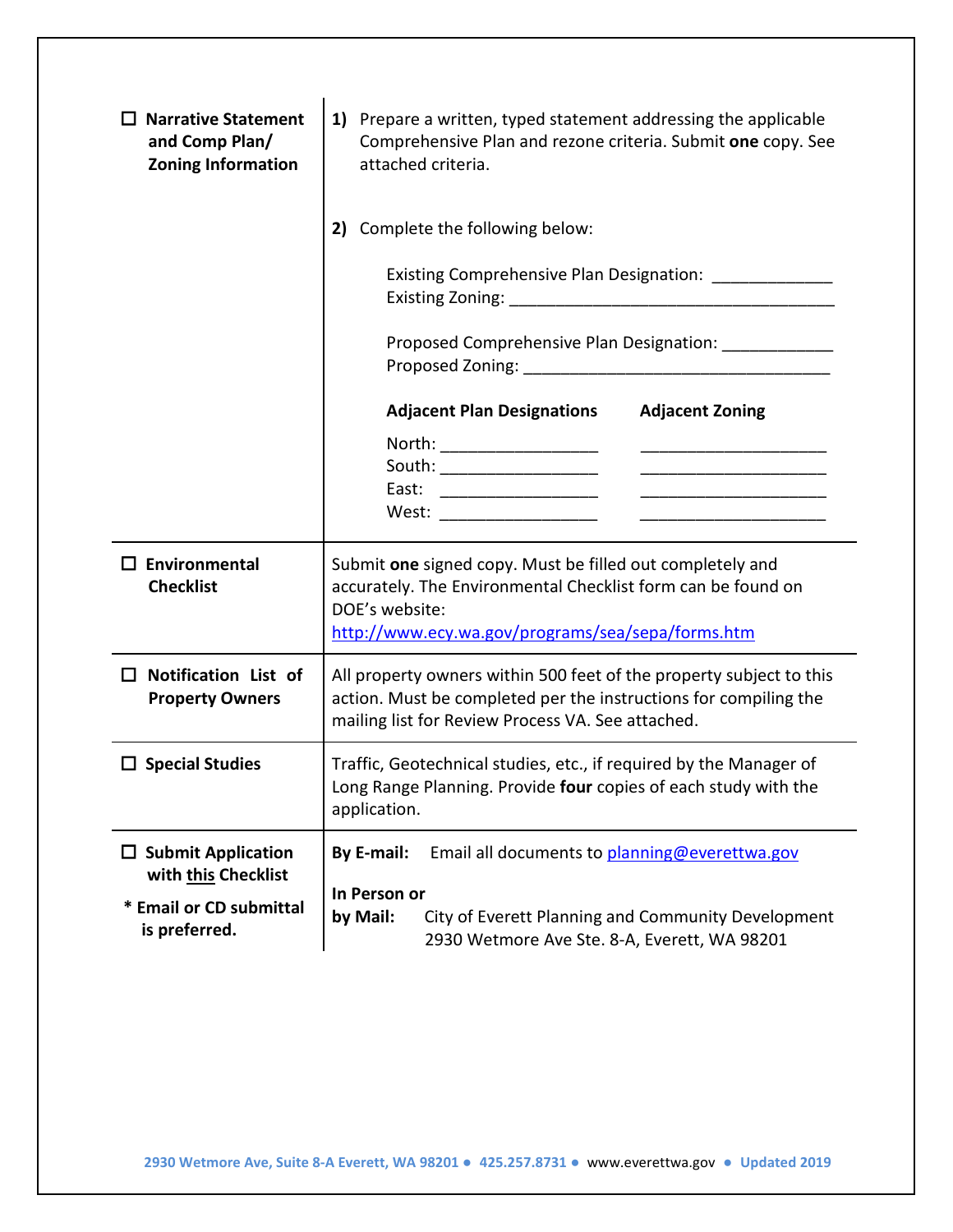

# **COMPREHENSIVE PLAN AND REZONE APPLICATION**

|                                                                                                                                        |                                                                                                                                                                                                                                                                                                                                                                |      | <b>FOR OFFICIAL USE ONLY</b>                                                                                  |
|----------------------------------------------------------------------------------------------------------------------------------------|----------------------------------------------------------------------------------------------------------------------------------------------------------------------------------------------------------------------------------------------------------------------------------------------------------------------------------------------------------------|------|---------------------------------------------------------------------------------------------------------------|
|                                                                                                                                        |                                                                                                                                                                                                                                                                                                                                                                |      |                                                                                                               |
|                                                                                                                                        |                                                                                                                                                                                                                                                                                                                                                                |      | FEE \$                                                                                                        |
|                                                                                                                                        |                                                                                                                                                                                                                                                                                                                                                                |      |                                                                                                               |
|                                                                                                                                        |                                                                                                                                                                                                                                                                                                                                                                |      |                                                                                                               |
|                                                                                                                                        |                                                                                                                                                                                                                                                                                                                                                                |      |                                                                                                               |
|                                                                                                                                        |                                                                                                                                                                                                                                                                                                                                                                |      |                                                                                                               |
|                                                                                                                                        |                                                                                                                                                                                                                                                                                                                                                                |      |                                                                                                               |
|                                                                                                                                        |                                                                                                                                                                                                                                                                                                                                                                |      |                                                                                                               |
|                                                                                                                                        |                                                                                                                                                                                                                                                                                                                                                                |      |                                                                                                               |
|                                                                                                                                        |                                                                                                                                                                                                                                                                                                                                                                |      | Address _________________________________City __________________________State __________Zip Code ____________ |
|                                                                                                                                        |                                                                                                                                                                                                                                                                                                                                                                |      |                                                                                                               |
|                                                                                                                                        |                                                                                                                                                                                                                                                                                                                                                                |      |                                                                                                               |
|                                                                                                                                        |                                                                                                                                                                                                                                                                                                                                                                |      |                                                                                                               |
|                                                                                                                                        | Area of Property (acres/sq ft) Manual Area and Area and Area and Area and Area and Area and Area and Area and Area and Area and Area and Area and Area and Area and Area and Area and Area and Area and Area and Area and Area                                                                                                                                 |      |                                                                                                               |
|                                                                                                                                        |                                                                                                                                                                                                                                                                                                                                                                |      |                                                                                                               |
|                                                                                                                                        |                                                                                                                                                                                                                                                                                                                                                                |      |                                                                                                               |
|                                                                                                                                        |                                                                                                                                                                                                                                                                                                                                                                |      |                                                                                                               |
|                                                                                                                                        |                                                                                                                                                                                                                                                                                                                                                                |      |                                                                                                               |
|                                                                                                                                        | • Authorization: I am the owner or am authorized by the owner to sign and submit this application. I grant<br>permission for City staff and agents to enter onto the subject property for the sole purpose of making any inspections<br>of the property which are necessary to process this application. I certify under penalty of perjury of the laws of the |      |                                                                                                               |
| State of Washington that the information on this application and all information submitted herewith is true,<br>complete, and correct. |                                                                                                                                                                                                                                                                                                                                                                |      |                                                                                                               |
|                                                                                                                                        |                                                                                                                                                                                                                                                                                                                                                                |      |                                                                                                               |
|                                                                                                                                        |                                                                                                                                                                                                                                                                                                                                                                |      |                                                                                                               |
|                                                                                                                                        |                                                                                                                                                                                                                                                                                                                                                                | City | State                                                                                                         |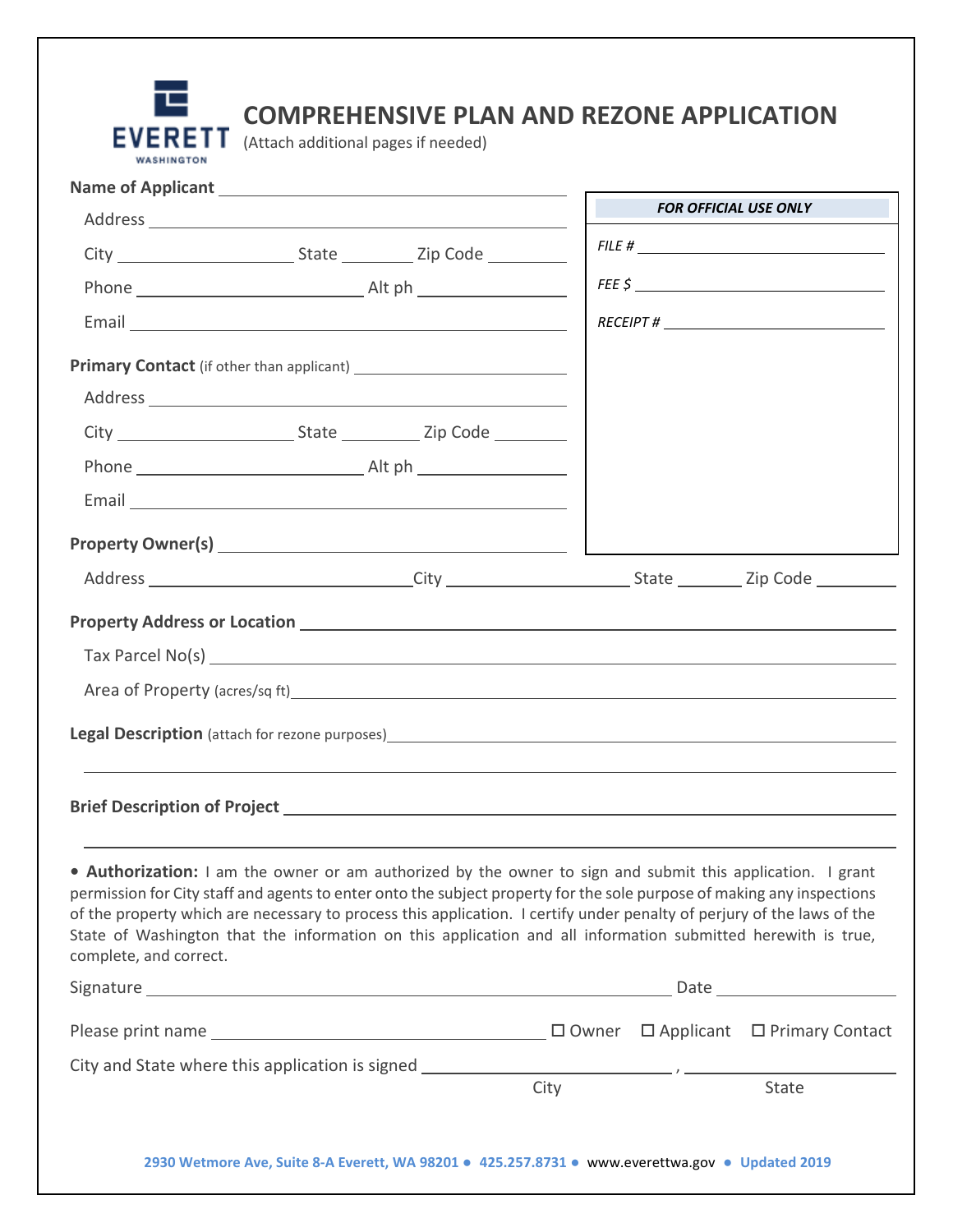## **Comprehensive Plan Amendment/Rezone Flow Chart – Review Process VA**

Under review process VA the Planning Commission makes a recommendation and then the City Council makes the decision. Both actions go concurrently through the public hearing process. A Comprehensive Plan map amendment will not be accepted without a concurrent rezone application.

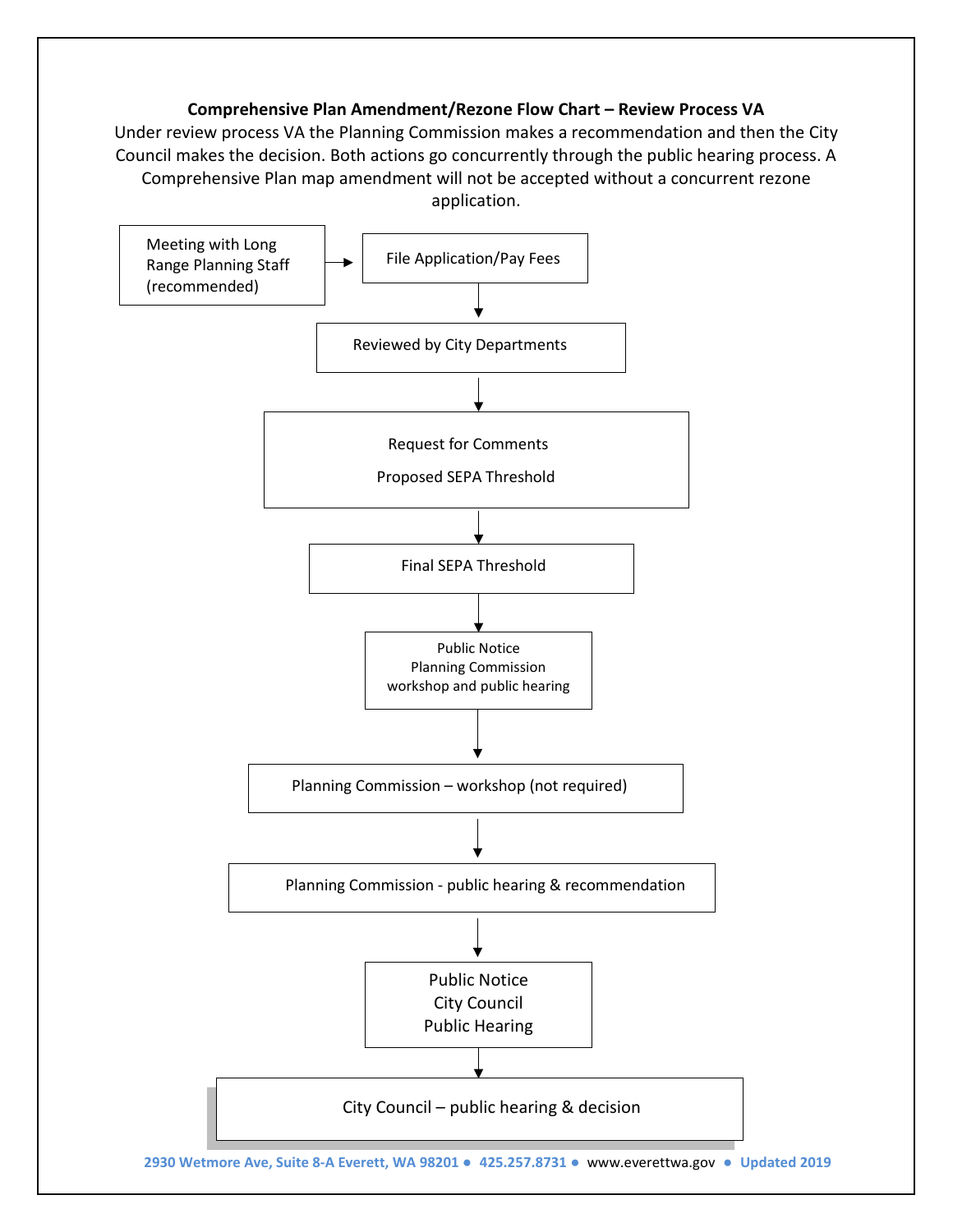## **NARRATIVE STATEMENT – EVALUATION CRITERIA**

All applications must be accompanied by a separate narrative statement describing how the proposal is consistent with the following criteria and applicable rezone type. Please note that this information is important for the City's evaluation of your Comprehensive Plan map amendment and rezone application.

#### **Comprehensive Plan Policies**

Everett's Comprehensive Plan contains the following criteria that provide guidance to decision makers in their review of applications to amend land use designations. Please consider each of the following review criteria and respond to them on a separate piece of paper. The response should identify which of the criteria is being addressed. Where the criteria spells out relevant policies or criteria, found in either the City's Comprehensive Plan or Zoning Code, please reference the relevant section when noting such support for your application. City staff will help with any questions you may have in regard to completing this work.

- **1)** The proposed land use designation must be supported by or be consistent with the existing policies of the various elements of the Comprehensive Plan. NOTE: Please refer to the location criteria beginning on page LU-23. Please refer to specific policies, especially those in the Land Use and Housing sections.
- **2)** Have circumstances related to the subject property and the area in which it is located changed sufficiently since the adoption of the Land Use Element to justify a change to the land use designation? If so, the circumstances which have changed should be described in detail to support findings that a different land use designation is appropriate.
- **3)** Are the assumptions on which the land use designation of the subject property is based erroneous, or is new information available which was not considered at the time the Land Use Element was adopted that justify a change to the land use designation? If so, the erroneous assumptions or new information should be described in detail to enable the Planning Commission and City Council to find that the land use designation should be changed.
- **4)** Does the proposed land use designation promote a more desirable land use pattern for the community as a whole? If so, a detailed description of the qualities of the proposed land use designation that make the land use pattern for the community more desirable should be provided to enable the Planning Commission and City Council to find that the proposed land use designation is in the community's best interest.
- **5)** Should the proposed land use designation be applied to other properties in the vicinity? If so, the reasons supporting the change of several properties should be described in detail. If not the reasons for changing the land use designation of a single site, as requested by the proponent, should be provided in sufficient detail to enable the Planning Commission and City